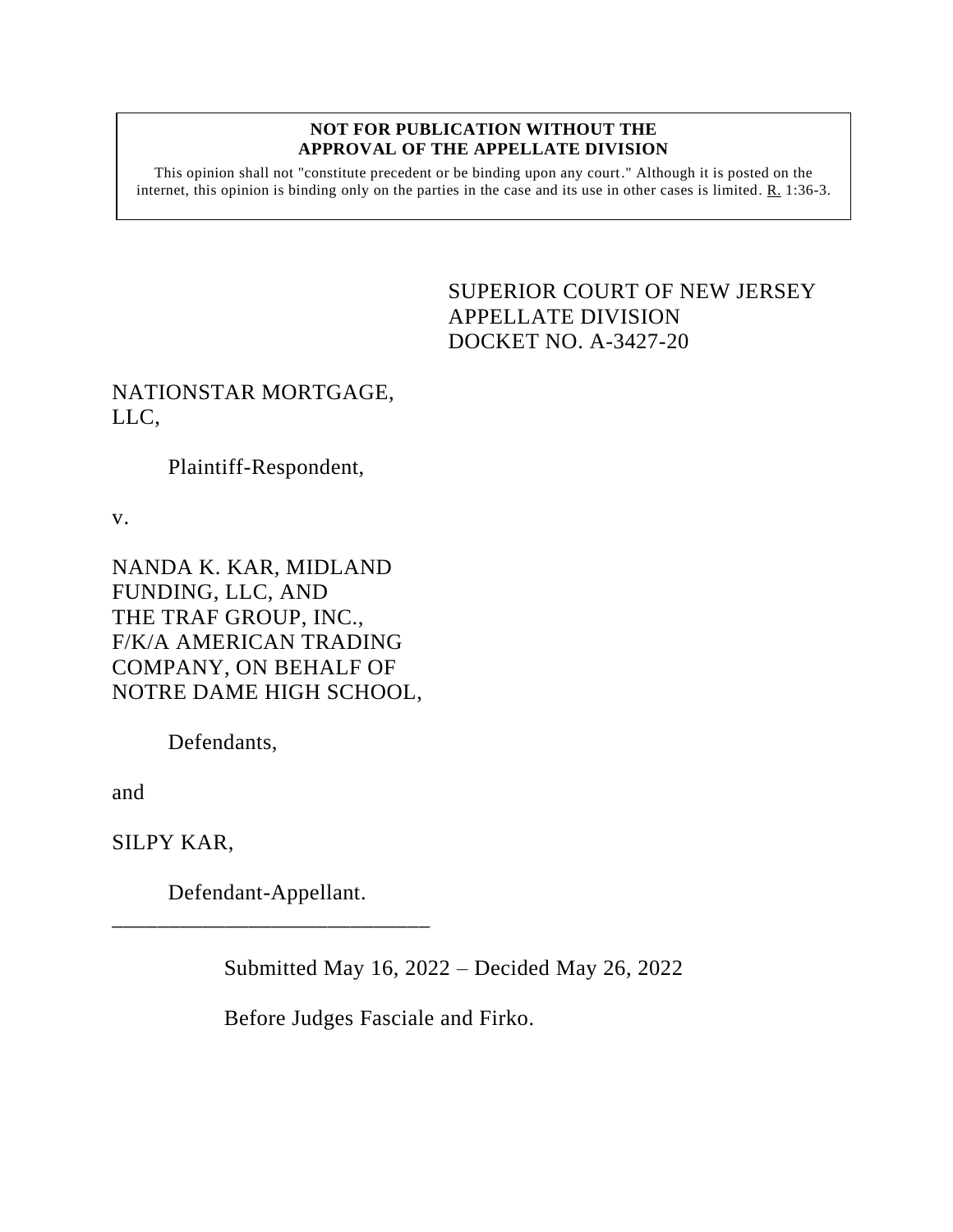On appeal from the Superior Court of New Jersey, Chancery Division, Middlesex County, Docket No. F-001766-15.

Silpy Kar, appellant pro se.

McCalla Raymer Leibert Pierce, attorneys for respondent (Harold L. Kofman, on the brief).

PER CURIAM

In this residential foreclosure action, defendant Silpy Kar appeals from a June 17, 2021 order granting plaintiff Nationstar Mortgage, LLC's motion to enjoin her and her husband, co-defendant Nanda K. Kar<sup>1</sup> (collectively the Kars), from filing further motions without prior court approval. The judge also denied the Kars's motion to "remove unaccountable names from the list of defendants, sheriff's deed, and invalidate sheriff's deed." We affirm for the reasons set forth in Judge Vincent LeBlon's thorough and thoughtful oral opinion.

I.

We discern the following facts from the record. The Kars purchased the subject property located at 8 Montclair Court in East Brunswick. The Kars executed a mortgage note to Countrywide Bank (Countrywide) on September 15, 2006, in the principal amount of \$593,750. They secured the note by

<sup>&</sup>lt;sup>1</sup> Defendant Nanda K. Kar is not participating in this appeal.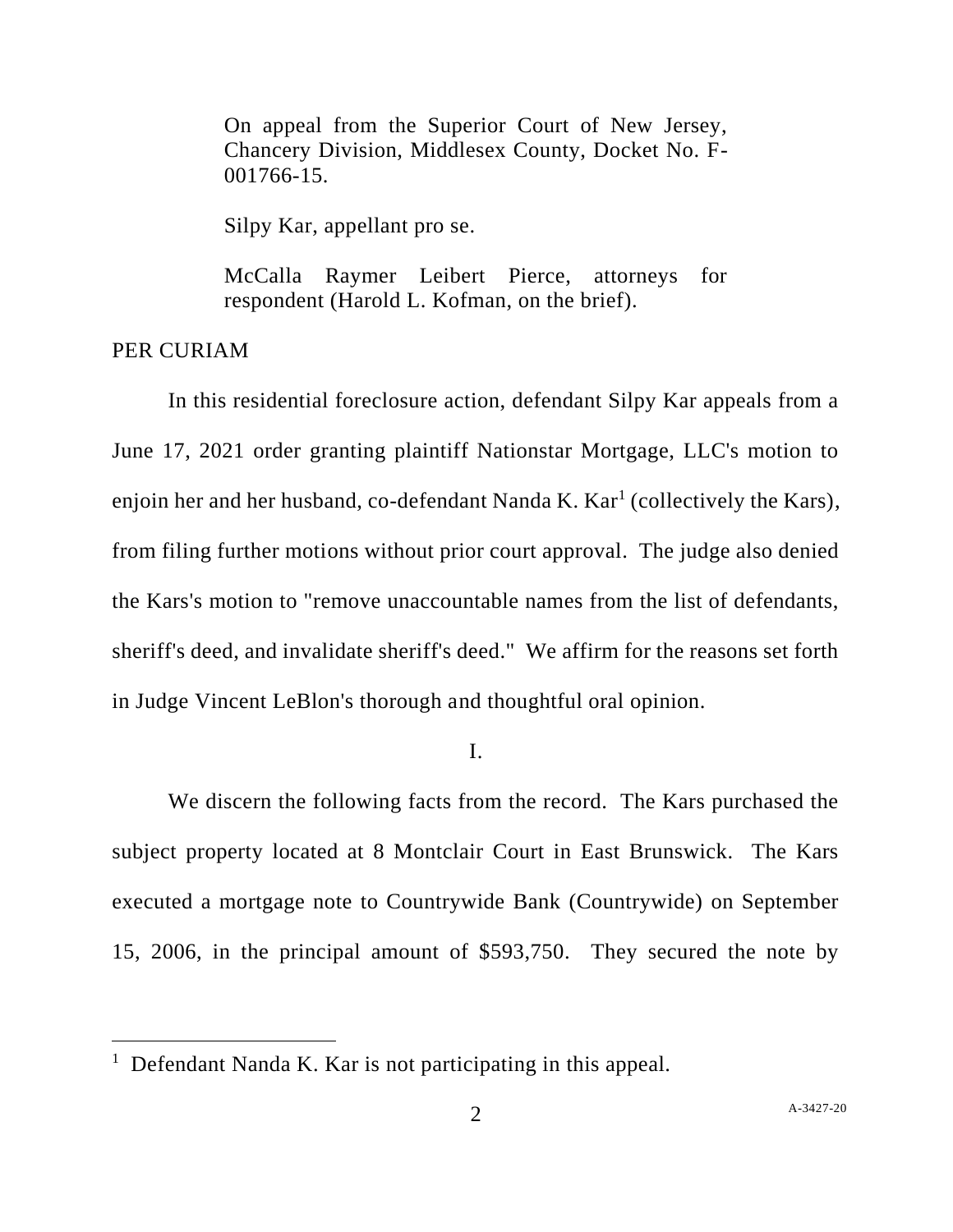executing a mortgage to Mortgage Electronic Registration Systems (MERS) in the principal amount of the promissory note as a nominee for Countrywide. On October 4, 2006, the mortgage was recorded in the Middlesex County Clerk's Office (Clerk's Office).

On January 29, 2008, MERS assigned the mortgage to HSBC Bank, Nation U.S., National Association as Trustee for Deutsche Alt-A Securities Mortgage Loan Trust (HSBC). HSBC recorded the assignment in the Clerk's Office on February 8, 2008. HSBC commenced this action on January 15, 2015, by filing a foreclosure complaint against the Kars. The Kars failed to make the September 1, 2007 installment payment and have not made any payments since that date. HSBC also named Midland Funding, LLC (Midland) and The Traf Group, Inc. (Traf) as defendants in its complaint because they held subordinate liens to HSBC's mortgage. Midland held a judgment, entered on February 10, 2012, in the amount of \$1,064.62 against Nanda K. Kar that was docketed on February 22, 2013. Traf held a judgment, entered October 17, 2013, in the amount of \$11,570 against the Kars that was docketed on February 10, 2014.

The Kars answered the complaint on March 9, 2015. They admitted entering into the mortgage with Countrywide and did not deny defaulting on payments. The Kars also contended Countrywide returned partial payments to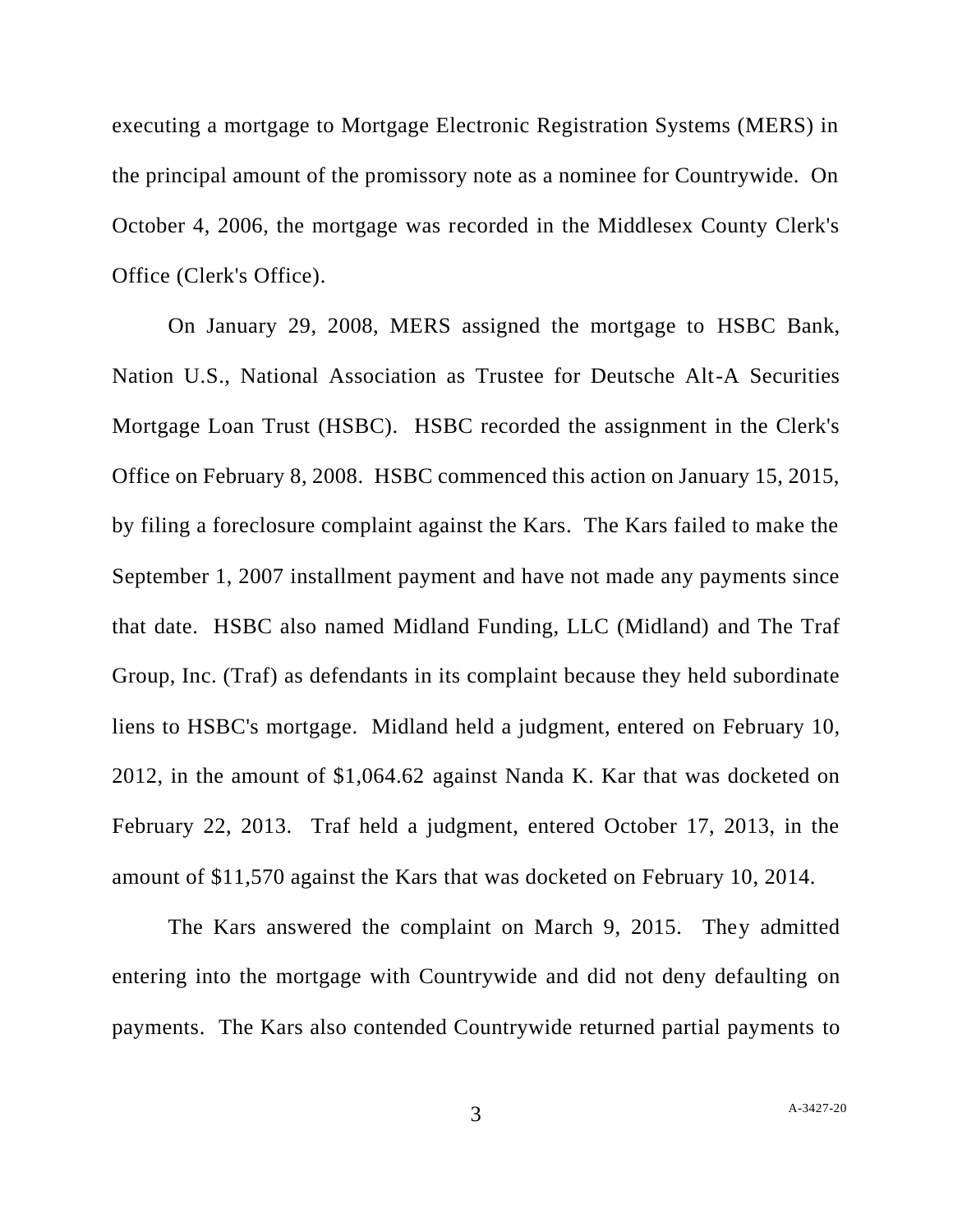them after an adjustable rate became effective; they were unaware Countrywide assigned the mortgage to MERS; and they never received official documentation plaintiff became their mortgage servicer.

On April 14, 2015, plaintiff requested the Chancery Division enter default against Midland and Traf because neither party responded to the complaint. On November 4, 2015, plaintiff moved for summary judgment and for the entry of default against the Kars. On December 4, 2015, a prior Chancery Division judge granted plaintiff's motion for summary judgment and ordered default be entered against the Kars.

Following the Chancery Division's order, on December 22, 2015, the Kars filed a Chapter 7 bankruptcy petition in the United States Bankruptcy Court for the District of New Jersey (Bankruptcy Court) (the first bankruptcy action). Thereafter, HSBC assigned the mortgage to plaintiff on March 15, 2016, which was recorded on June 9, 2016. On March 16, 2016, the Kars filed an adversarial proceeding in the Bankruptcy Court to ascertain the validity of the lien as to plaintiff and HSBC. The Kars alleged that plaintiff lacked standing to enforce the promissory note and mortgage against them and it has "refused and neglected to provide the original loan documentation to demonstrate entitlement" notwithstanding their multiple written requests.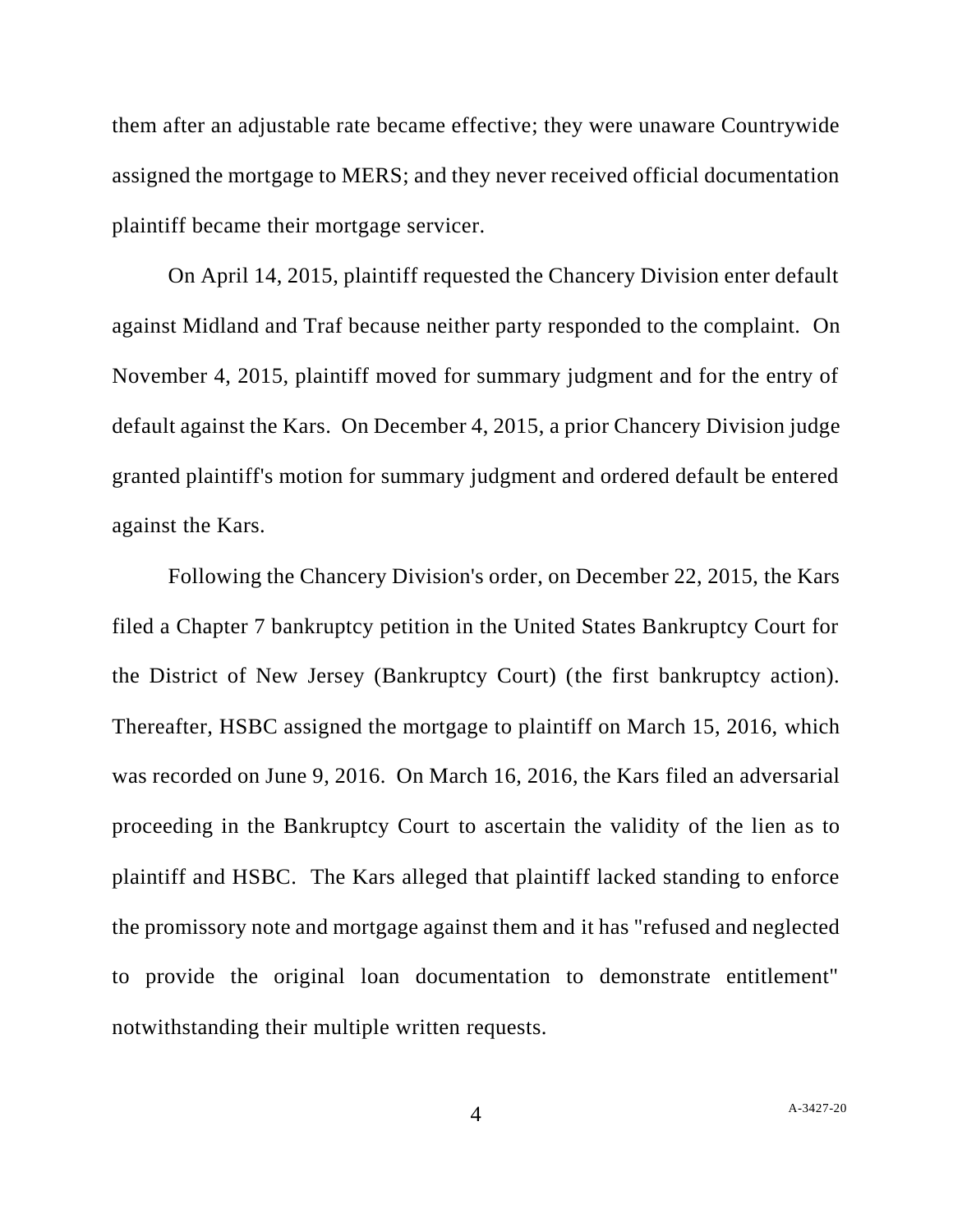On September 11, 2017, the Bankruptcy Court entered default judgment against the Kars, revoking their discharge pursuant to 11 U.S.C. § 727(a)(6), for failing to abide by a court order. The Bankruptcy Court subsequently dismissed the Kars's first bankruptcy action on February 26, 2018. Thereafter, on October 10, 2018, the Bankruptcy Court "determined that it [did] not have jurisdiction" and remanded the adversarial proceeding to the Chancery Division for further disposition.

On November 23, 2018, plaintiff filed a motion for substitution in the Chancery Division, which was granted on December 14, 2018. On May 2, 2019, plaintiff filed a motion for entry of final judgment against the Kars on notice to defendants. On June 10, 2019, over the Kars's objection, Judge Leblon granted plaintiff's motion and entered an order for final judgment of foreclosure. The judge found plaintiff was owed \$1,265,983.18 from the Kars on the mortgage, plus interest, and ordered them to pay a \$7,500 counsel fee to plaintiff. A writ of execution accompanied the order and directed the Middlesex County Sherriff to conduct a foreclosure sale of the property.

One month later, the Kars filed another Chapter 7 bankruptcy petition (the second bankruptcy action) on July 17, 2019. On September 18, 2019, the Bankruptcy Court granted plaintiff's application seeking in rem relief from the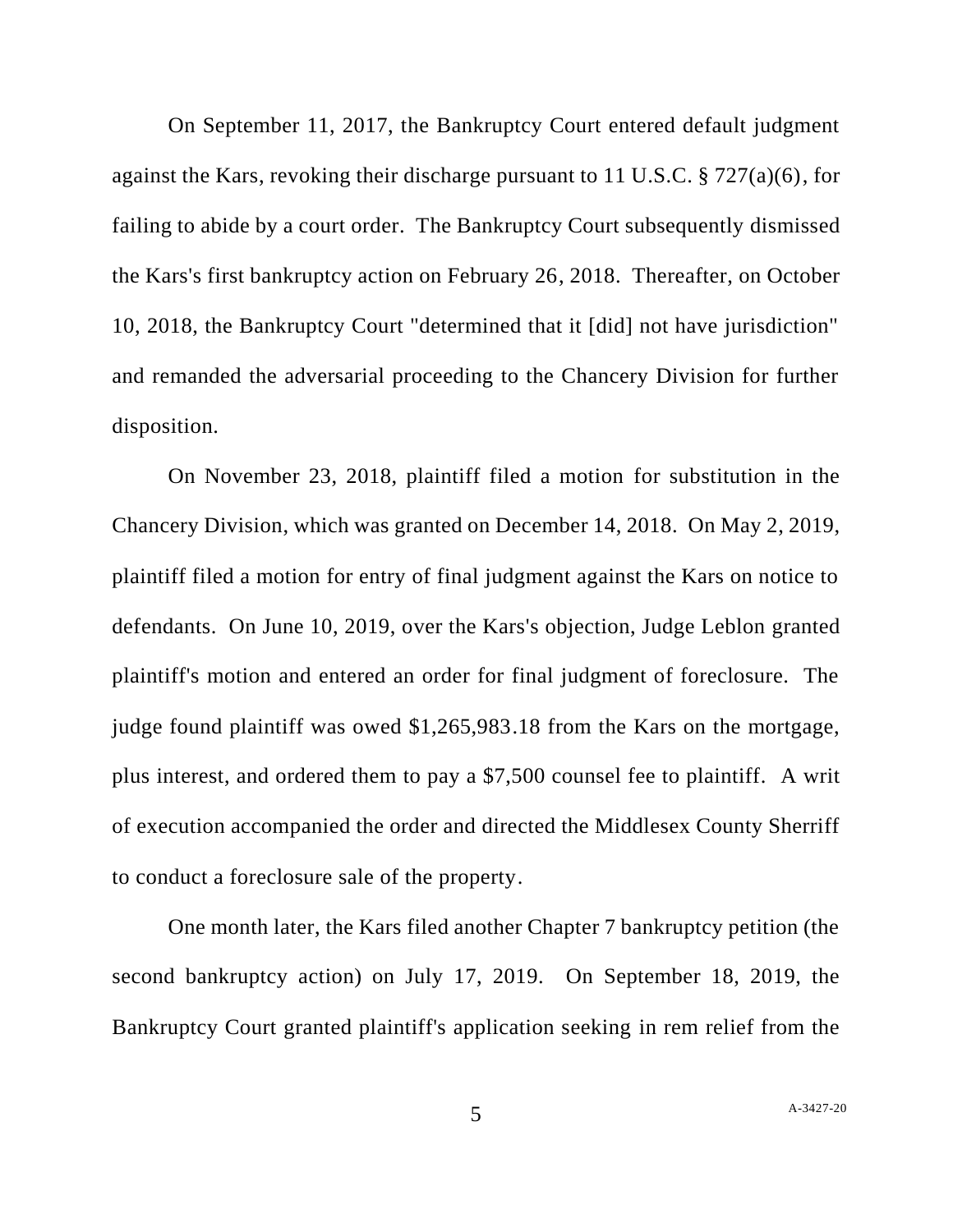automatic stay to pursue future bankruptcy proceedings. On November 11, 2019, the Bankruptcy Court ordered the Chapter 7 Trustee to abandon the bankruptcy estate's interest in the subject property.

On January 3, 2020, the Bankruptcy Court entered order discharging the Kars's debts. In addition to providing creditors cannot collect discharged debts, the order stated, "[h]owever, a creditor with a lien may enforce a claim against the debtors' property subject to that lien unless the lien was avoided or eliminated. For example, a creditor may have the right to foreclose a home mortgage or repossess an automobile." (Emphases added). On January 16, 2020, the Bankruptcy Court dismissed the second bankruptcy action.

On January 31, 2020, the Kars moved to stay the sheriff's sale scheduled for February 5, 2020. Their motion was denied. Consequently, the sheriff's sale proceeded on February 5, 2020, and the property was sold back to plaintiff through a bidding process. The sheriff's deed listed Midland and Traf as judgment creditors of the property. $2$ 

<sup>&</sup>lt;sup>2</sup> In a separate action, the Chancery Division vacated the default judgment Midland held against Nanda K. Kar on April 26, 2021. Also, in another action between Traf and the Kars, the court vacated the default judgment entered against the Kars on May 18, 2021. The orders vacating the default judgments were filed more than one year after the delivery of the sheriff's deed to plaintiff.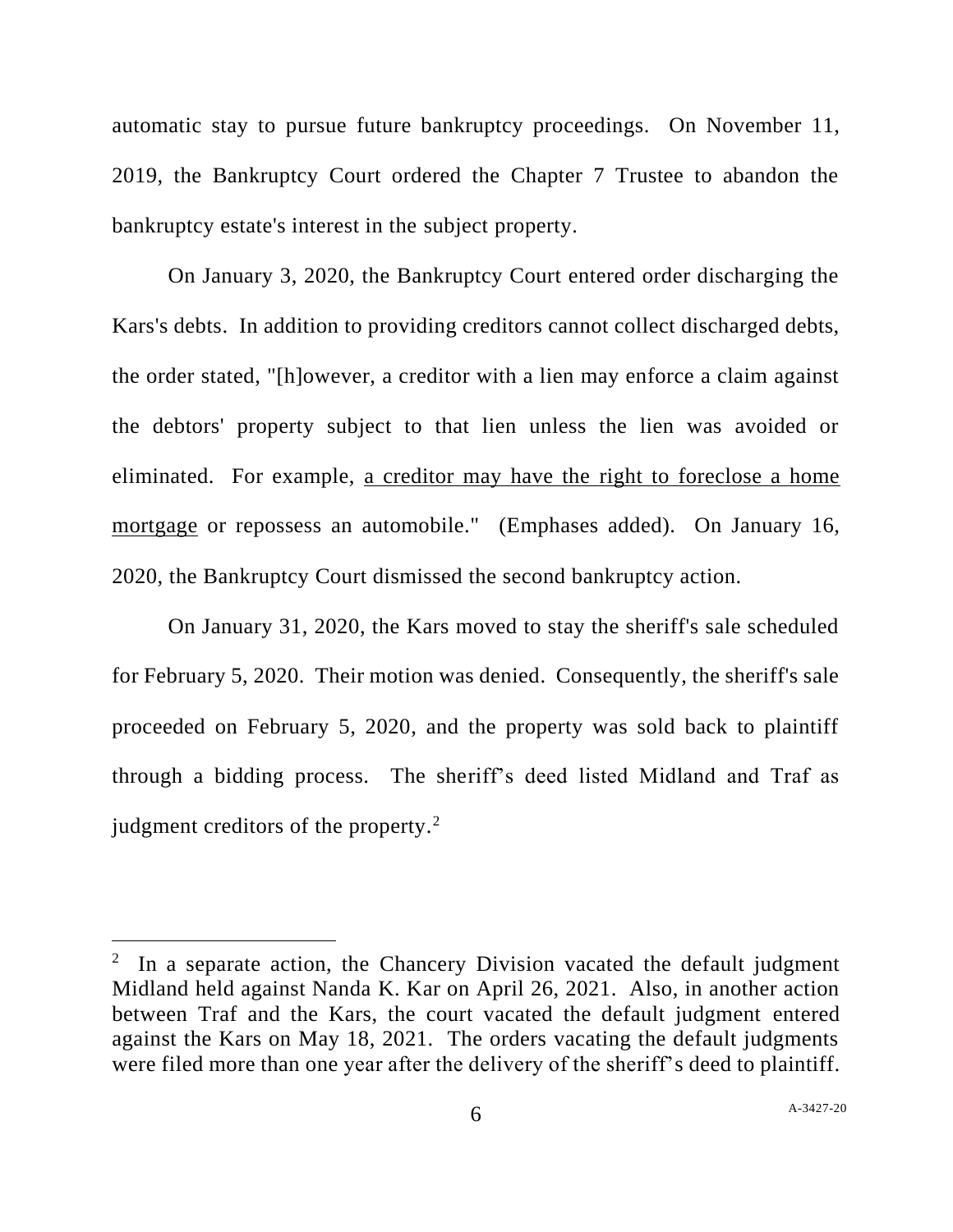On August 24, 2020, more than one year after the entry of final judgment, the Kars filed a motion under Rule 4:50-1(b) to vacate the final judgment of foreclosure and the sheriff's sale. They argued "they ha[d] new discovery showing that they were never served by HSBC for the first and second foreclosures." Plaintiff opposed the Kars's motion. On September 17, 2020, Judge LeBlon denied the Kars's motion as untimely because it was filed more than one year after the entry of final judgment contrary to Rule 4:50-1. And, the judge found there was no factual support to determine the Kars were not properly served with process. A memorializing order was entered.

Thereafter, the Kars filed the following motions:

- a second motion to vacate the final judgment and sheriff's sale on January 14, 2021
- a motion for reconsideration of the Chancery Division's September 28, 2020 order, filed on January 19, 2021
- a motion to restrain the private sale of the property on January 21, 2021.

Plaintiff opposed the three motions.

On February 22, 2021, the Kars filed their third post-sale motion seeking to invalidate the sheriff's deed for the first time since the sale occurred a year later. The Kars asserted the sheriff's sale and deed were invalid because plaintiff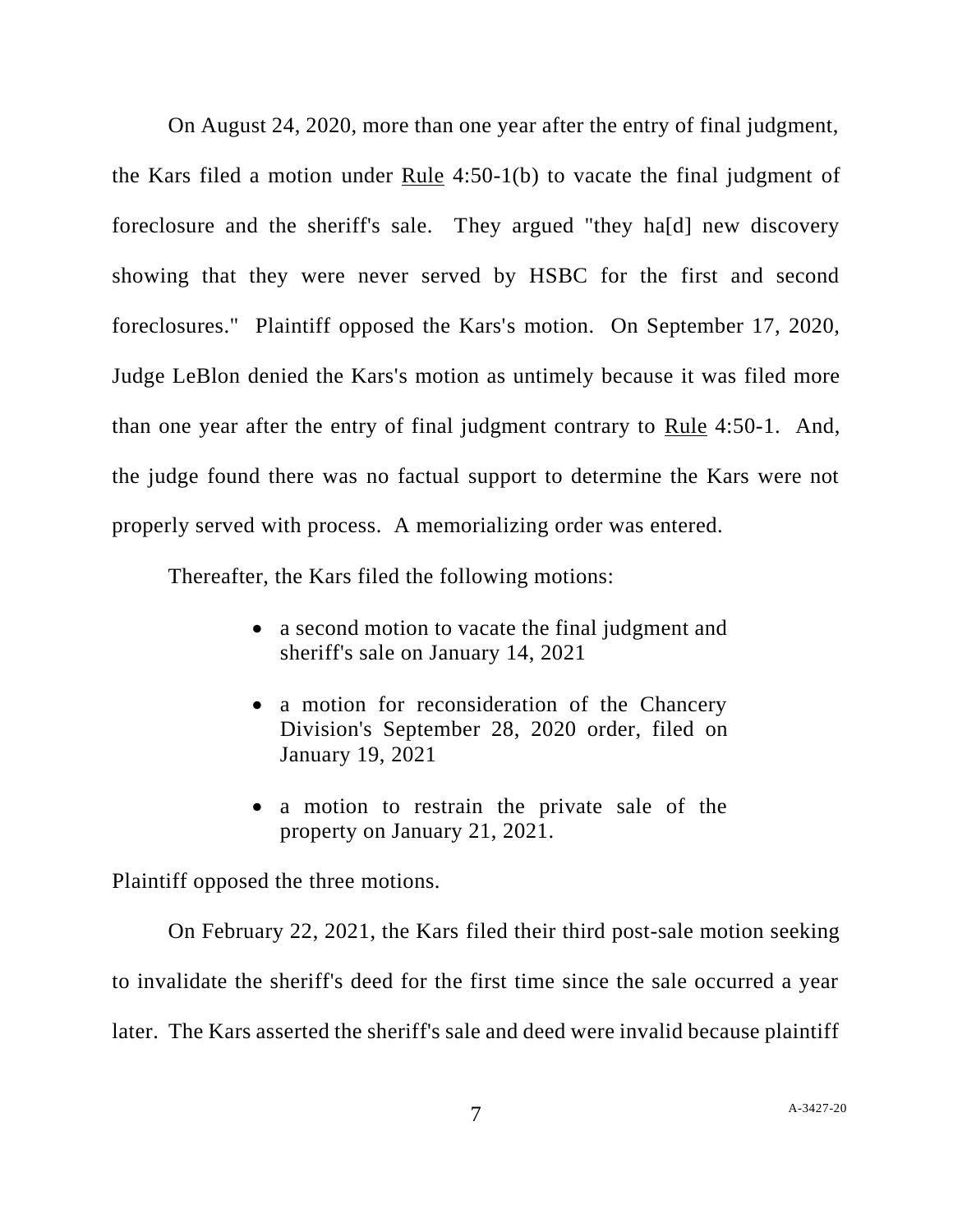allegedly violated the bankruptcy discharge order and discharged creditors, Midland and Traf, who were inappropriately listed in the sheriff's deed. In addition to opposing the Kars's motion, plaintiff filed a notice of cross-motion seeking to enjoin the Kars from filing future motions.

On March 5, 2021, Judge LeBlon denied the three motions filed by the Kars in January 2021. The Kars filed an emergent application with this court following entry of the March 5, 2021 orders denying their motions, which we denied on May 14, 2021. Plaintiff argued its cross-motion before Judge LeBlon telephonically on June 17, 2021. The Kars did not appear. The judge rendered an oral decision that day finding the Kars's motions "appear to be frivolous on their face" and their third motion to vacate does not indicate any "palatable basis for granting such a motion" because their letter memorandum does not offer any supporting "law, statute, or court rule." A memorializing order was entered that day denying the Kars's motion and granting plaintiff's cross-motion. This appeal ensued.

On appeal, defendant Silpy Kar presents the following argument for our consideration:

> TRIAL COURT ERRED AS VIOLATION OF BANKRUPTCY DISCHARGE INJUNCTION WAS NOT DISCUSSED. (Not raised below.)

8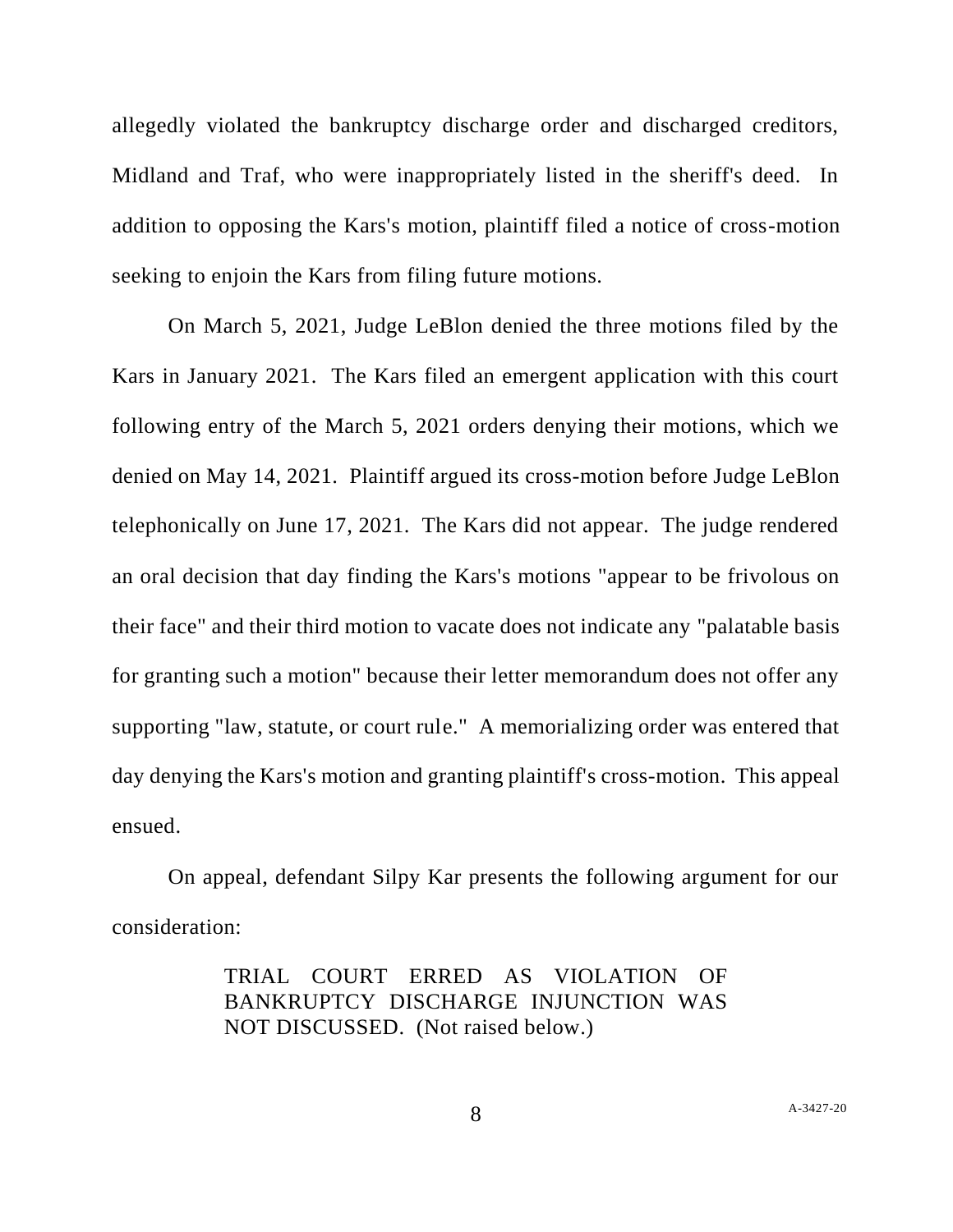II.

We review a trial judge's decision declining to set aside a sheriff's sale for an abuse of discretion. See United States v. Scurry, 193 N.J. 492, 502 (2008); First Tr. Nat'l Assoc. v. Merola, 319 N.J. Super. 44, 49 (App. Div. 1999). Therefore, we defer to the judge's decision unless it was based on "a misconception of the applicable law." Merola, 319 N.J. Super. at 49 (quoting O'Neill v. City of Newark, 304 N.J. Super. 543, 550 (App. Div. 1997)).

Rule 4:65-5 governs sheriff's sales and objections. When a sheriff is authorized to sell real property, he or she "shall deliver a good and sufficient conveyance in pursuance of the sale unless a motion for the hearing of an objection to the sale is served within [ten] days after the sale or at any time thereafter before the delivery of the conveyance." R. 4:65-5. The party objecting must give notice "to all persons in interest." Ibid.

<u>Rule</u> 4:65-5 grants a debtor the "absolute right to redeem the property by tendering the full amount due" during the ten days following a sheriff's sale. Brookshire Equities, LLC v. Montaquiza, 346 N.J. Super. 310, 315 (App. Div. 2002) (citing Hardyston Nat'l Bank of Hamburg v. Tartamella, 56 N.J. 508, 513 (1970)). A debtor may extend this period by filing an objection to the sheriff's sale within the ten-day period. Id. at 316 (citing Hardyston, 56 N.J. at 513).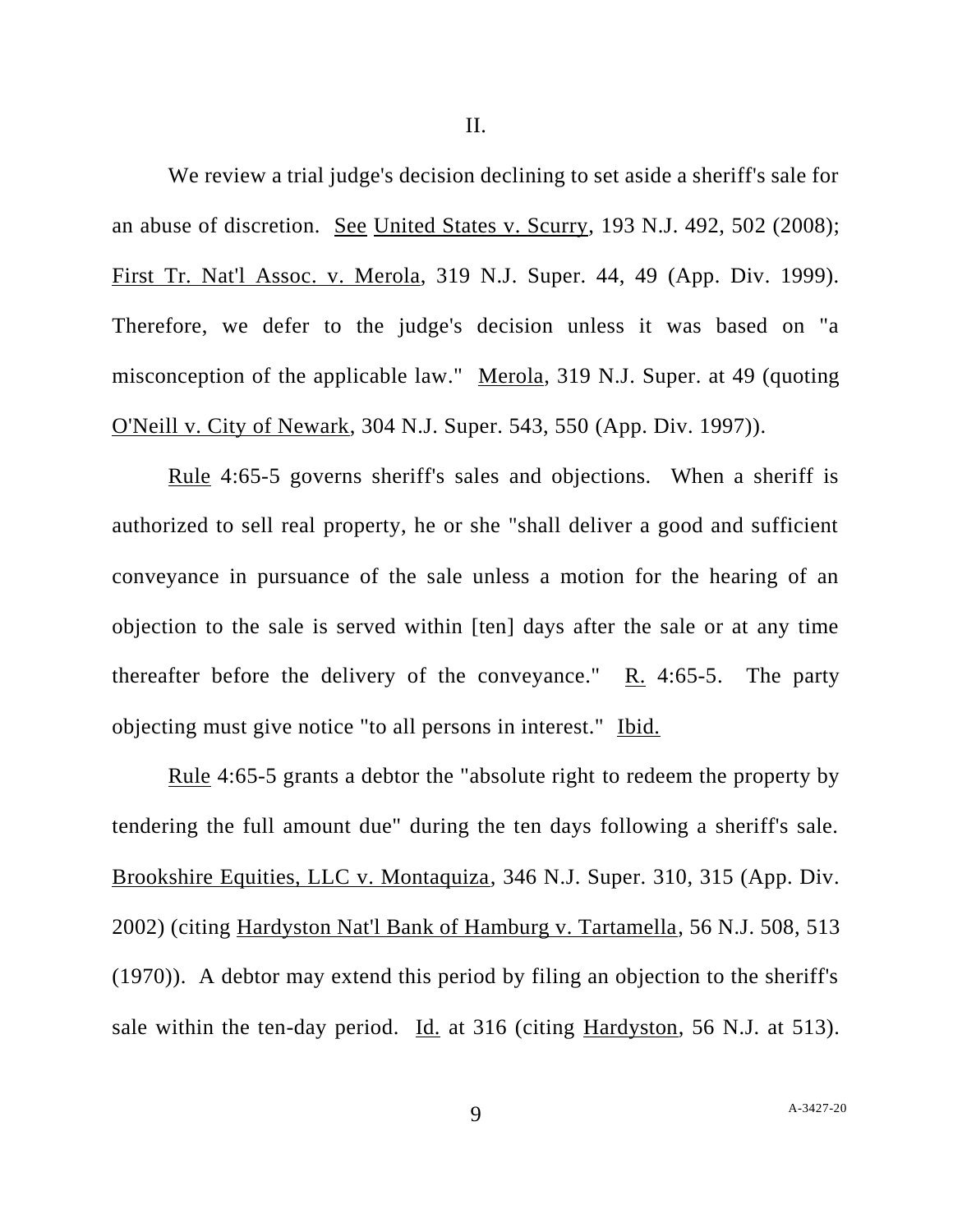Under limited circumstances, a debtor may be permitted to file an objection "after the ten-day period and before conveyance of the deed," provided there is a "valid ground for objection." Id. at 317. Examples include "fraud, accident, surprise, irregularity, or impropriety in the sheriff's sale." Ibid. (citing Orange Land Co. v. Bender, 96 N.J. Super. 158, 164 (App. Div. 1967)).

As Judge LeBlon found, the Kars indisputably failed to object to the sheriff's sale within ten days as required by Rule 4:65-5. Thus, under the plain language of the Rule 4:65-5, the Kars failed to preserve their opportunity to object at a later time, unless they could establish a valid ground for an extension. We conclude the Kars failed to establish any "fraud, accident, surprise, irregularity, or impropriety in the sheriff's sale." Brookshire Equities, LLC, 346 N.J. Super. at 317. As Judge LeBlon found, the Kars's attempt to invalidate the sheriff's sale by naming Midland and Traf as party defendants was "to delay this matter and the eventualities that come along with it." Moreover, the judge emphasized the rules require plaintiff "to identify any [lienholder] or other persons or entities with an interest in the property." The judge was correct in his analysis.

We also reject Silpy Kar's argument that the judge erred in denying her motion to vacate the sheriff's sale and deed because the sale was conducted after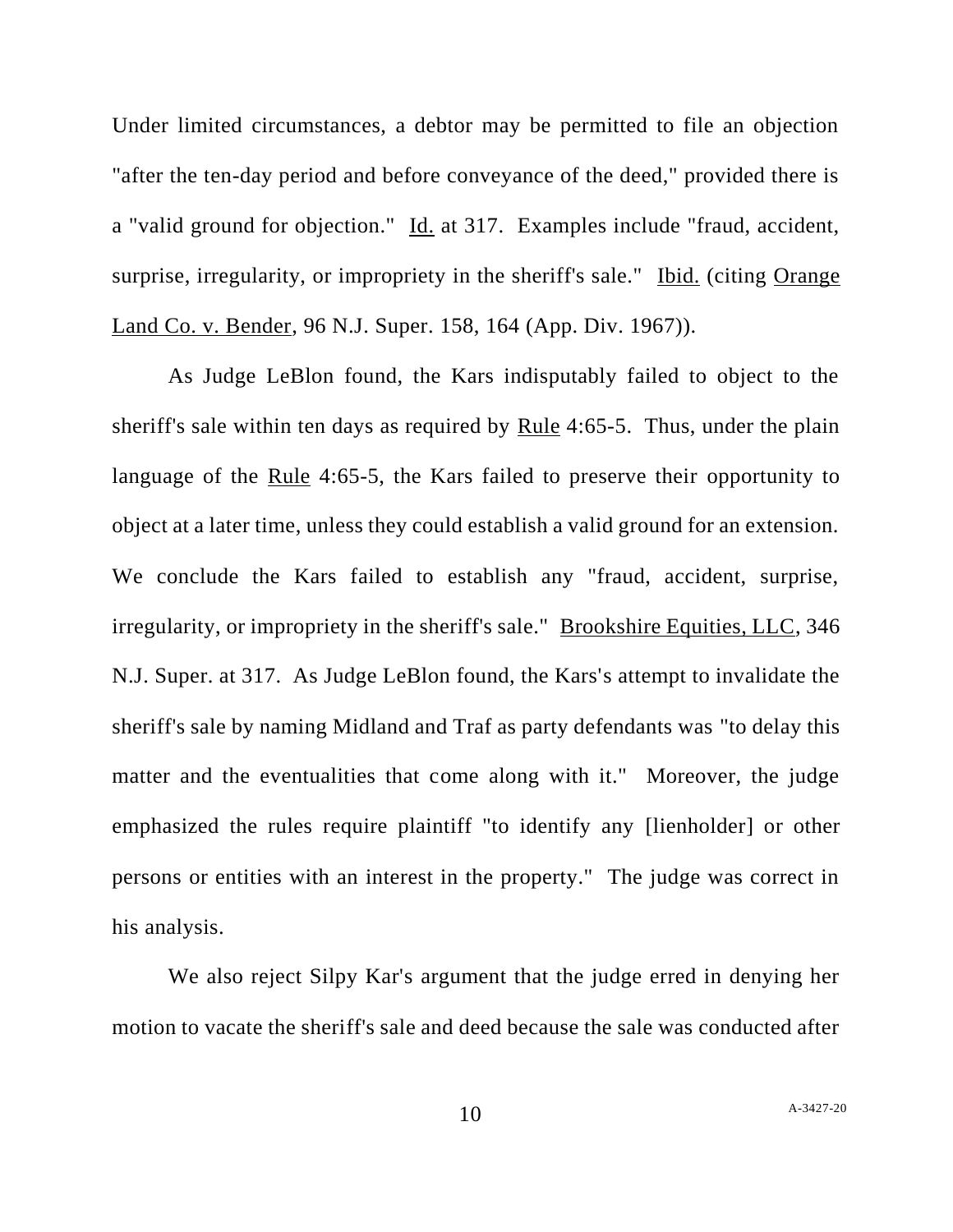the Bankruptcy Court discharged the Kars of their debts and that it was error to continue noticing Midland and Traf on motions. Silpy Kar misunderstands the legal effect of her bankruptcy filings. When she (and her husband) emerged from bankruptcy, their personal debts were discharged. However, under the bankruptcy laws, the pre-existing liens against their property remained, as did plaintiff's right to foreclose on those liens. See Party Parrot, Inc. v. Birthdays & Holidays, Inc., 289 N.J. Super. 167, 174 (App. Div. 1996) (citing, in part, Johnson v. Home State Bank, 501 U.S. 78, 82-83 (1991)).

"A creditor who dockets a judgment against a debtor's property has a lien on all real property held by the judgment debtor in the State." Chemical Bank v. James, 354 N.J. Super. 1, 8 (App. Div. 2002).

> Section 524(a) of the [Bankruptcy] Code indicates that a discharge voids any judgment only "to the extent that such judgment is a determination of the personal liability of the debtor with respect to [a discharged] debt" and operates to foreclose any act to collect "any such debt as a personal liability of the debtor." While a discharge in bankruptcy generally prohibits further in personam actions against the discharged debtor, it does not prohibit creditors from proceeding in rem against the debtor's property.

> [Party Parrot, Inc., 289 N.J. Super. at 173-74 (second alteration in original) (emphases added) (quoting 11 U.S.C. § 524(a)); accord Gaskill v. Citi Mortg., Inc., 428 N.J. Super. 234, 241-42 (App. Div. 2012).]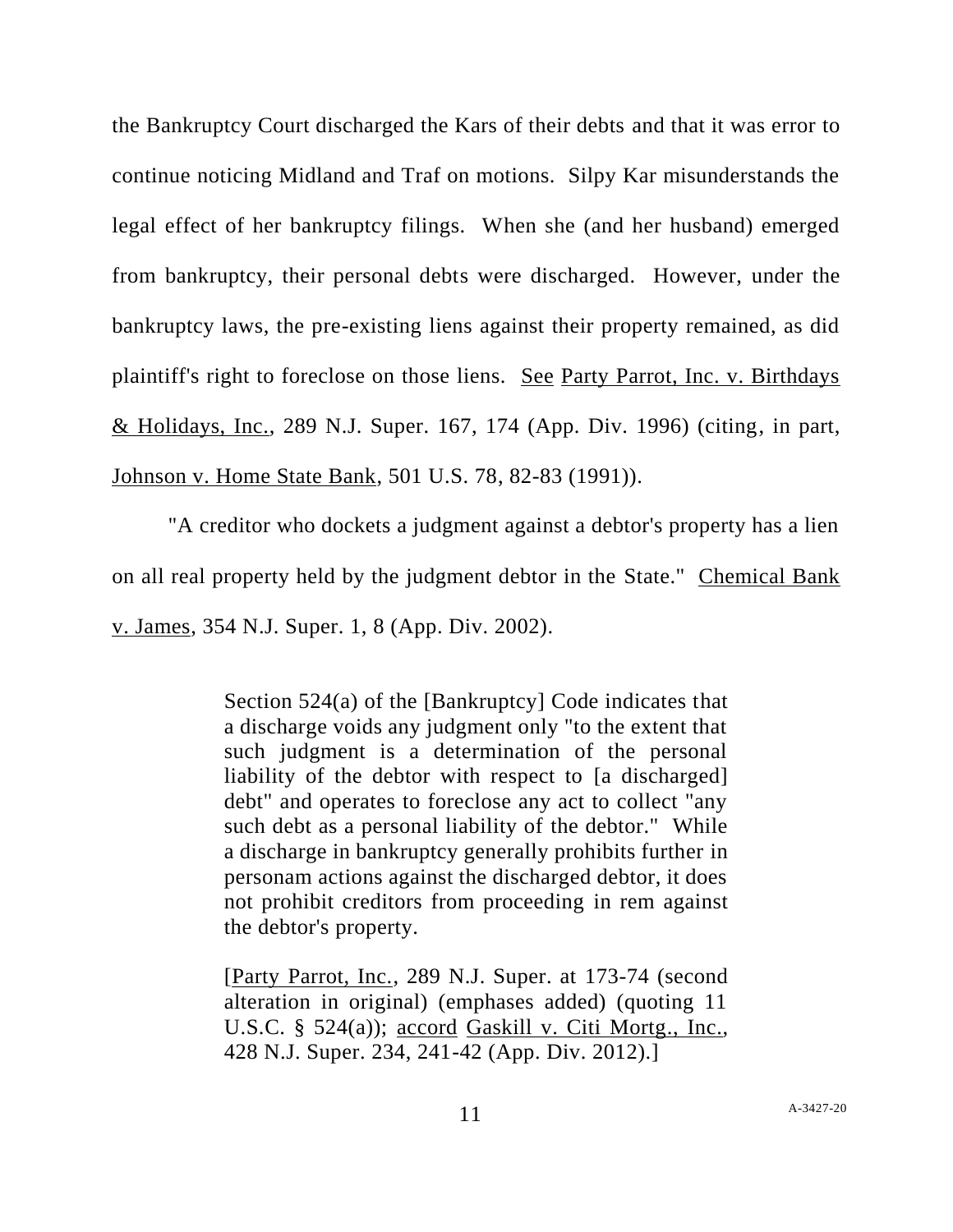Moreover, New Jersey has codified when a creditor has a judgment that was a docketed lien on real property the bankrupt owned "prior to the time he [or she] was adjudged a bankrupt, and not subject to be discharged or released under the provisions of the Bankruptcy Act, the lien thereof upon said real estate shall not be affected by said order and may be enforced." N.J.S.A. 2A:16-49.1 (emphasis added). "N.J.S.A. 2A:16-49.1 'clears the record as a housekeeping measure unless the judgment was not subject to discharge.' '[T]he controlling issue is whether or not the lien was "subject to be discharged or released" under the provisions of the Bankruptcy Code.'" Chemical Bank, 354 N.J. Super. at 9 (alterations in original) (citation omitted) (quoting Party Parrot, 289 N.J. Super. at 173).

Here, as a result of the discharge in the second bankruptcy action, the Kars were discharged of their personal obligations. See 11 U.S.C. § 524(a)(1). However, plaintiff, Midland, and Traf had valid, docketed liens on the subject property, which the Kars owned prior to the second bankruptcy petition being filed and at the time discharge was granted. With regard to plaintiff, it was foreclosing on its mortgage held on the property, making this an in rem action. It is a matter of well-settled law that a bankruptcy discharge "does not prohibit creditors from proceeding in rem against the debtor's property." Party Parrot,